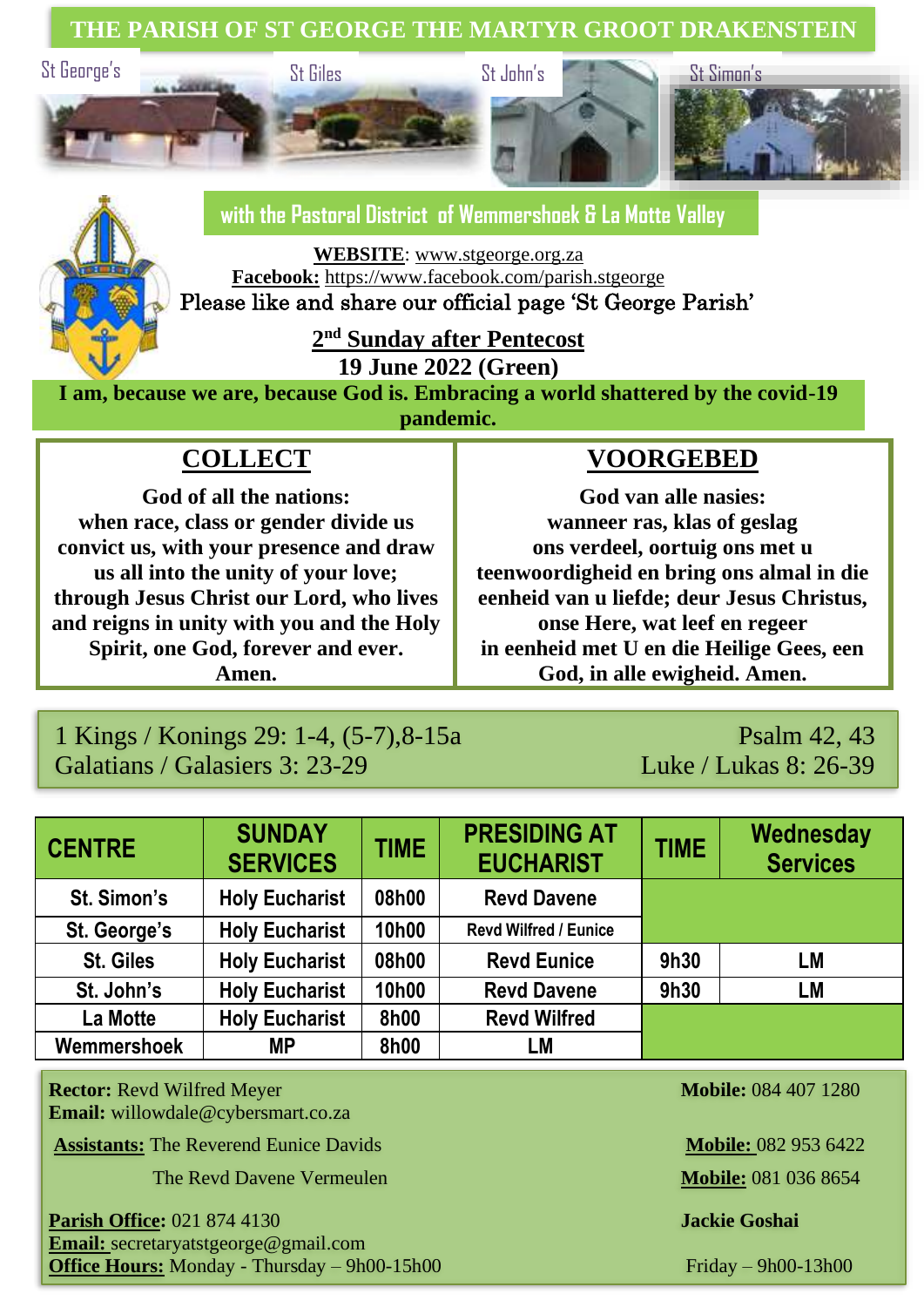**\* We are looking for person/s** who have a passion for children and God to teach the 1st year confirmation candidates at St George's Church

**\*** Every church must have a '**Child Protection Officer'**. Please send your names to the office if interested. Training will be provided.

#### ➢ **\* Fundraisings in the Parish: Parish Braai 9 July**

#### **\* PROJEK R 100 000**

If we could work towards paying off R 100 000 in addition to our monthly assessment of R34 000 we will soon be out of debt. With that being said I have decided that **if we can get 100 people** to do a once off pledge of R1000 or 200 people to pledge R500 it will get us to R100 000 within one month. If we adopt this approach, **I your RECTOR will be happy to pledge the first** R1000 to this project. You are also welcome to make an EFT in the **St George Church Account, Standard Bank 280094310** with the Reference PROJECT 100 000.

# **We pray for the sick and housebound**

**John 14:27 I am leaving you with a gift—peace of mind and heart. And the peace I give is a gift the world cannot give. So don't be troubled or afraid.** Mona Kleinschmidt; Rene (daughter of Fr Joe Humbles); Lenie Afrika, Lezzett De Wet, Terence Le Roux

| <b>Monday 20 June:</b><br><b>MP</b> - Psalm 37: 21-41; Numbers 16: 1-19; Romans 3: 21-31 |  |
|------------------------------------------------------------------------------------------|--|
| <b>EP</b> - Psalm 38; 1 Samuel 5: 1-12; Matthew 19: 13-22                                |  |
| <b>MP</b> - Psalm 39; Numbers 16: 20-35; Romans 4: 1-12<br><b>Tuesday 21 June:</b>       |  |
| <b>EP</b> - Psalm 40, 41; 1 Samuel 6: 1-16; Matthew 19: 23-30                            |  |
| <b>MP</b> - Psalm 42, 43; Numbers 16: 36-50; Romans 4: 13-25<br>Wed 22 June:             |  |
| <b>EP</b> - Psalm 44; 1 Samuel 7: 2-17; Matthew 20: 1-16                                 |  |
| <b>MP</b> – Psalm 45, 46; Numbers 17: 1-11; Romans 5: 1-11<br>Thurs 23 June:             |  |
| <b>EP</b> - Psalm 47, 48; 1 Samuel 8: 1-22; Matthew 20: 17-28                            |  |
| <b>MP</b> - Psalm 98; Malachi 3: 1-5; Luke 1: 5-23<br><b>Friday 24 June:</b>             |  |
| <b>EP</b> - Psalm 80; Malachi 4: 1-6; Matthew 11: 2-19                                   |  |
| <b>MP</b> -Psalm 51; Numbers 20: 14-29; Romans 6: 1-11<br><b>Saturday 25 June:</b>       |  |
| <b>EP</b> - Psalm 52, 53, 54; 1 Samuel 9: 15-10: 1; Matthew 21: 1-11                     |  |

| <b>CHURCH WARDENS/KERKVOOGDE 2020</b>                                     |                                 |  |  |  |  |
|---------------------------------------------------------------------------|---------------------------------|--|--|--|--|
| Abraham Lackay - 076 546 8159                                             | Hein Johannes - 072 385 1287    |  |  |  |  |
| <b>CHAPEL WARDENS/ KAPELVOOGDE 2020</b>                                   |                                 |  |  |  |  |
| <b>St. George's Groot Drakenstein</b><br>Michael Brinkhuis - 071 689 6833 |                                 |  |  |  |  |
|                                                                           |                                 |  |  |  |  |
| <b>St. Simon's, Simondium</b>                                             |                                 |  |  |  |  |
| Andries Van Der Westhuizen - 073 238 4439                                 | Henry Valentyn - 063 545 356    |  |  |  |  |
| <b>St. Giles, Languedoc</b>                                               |                                 |  |  |  |  |
| John Harris - 065 003 4555                                                | Desmond Afrika - 079 935 2557   |  |  |  |  |
| St. John's, Kylemore                                                      |                                 |  |  |  |  |
| Sharon Jackson - 065 371 1530                                             | Merenthia Snyman - 073 545 8020 |  |  |  |  |
| The Pastoral District of Wemmershoek & La Motte Valley                    |                                 |  |  |  |  |
| Gerald Alexander - 083 600 8630                                           | Marion Adams - 074 976 2302     |  |  |  |  |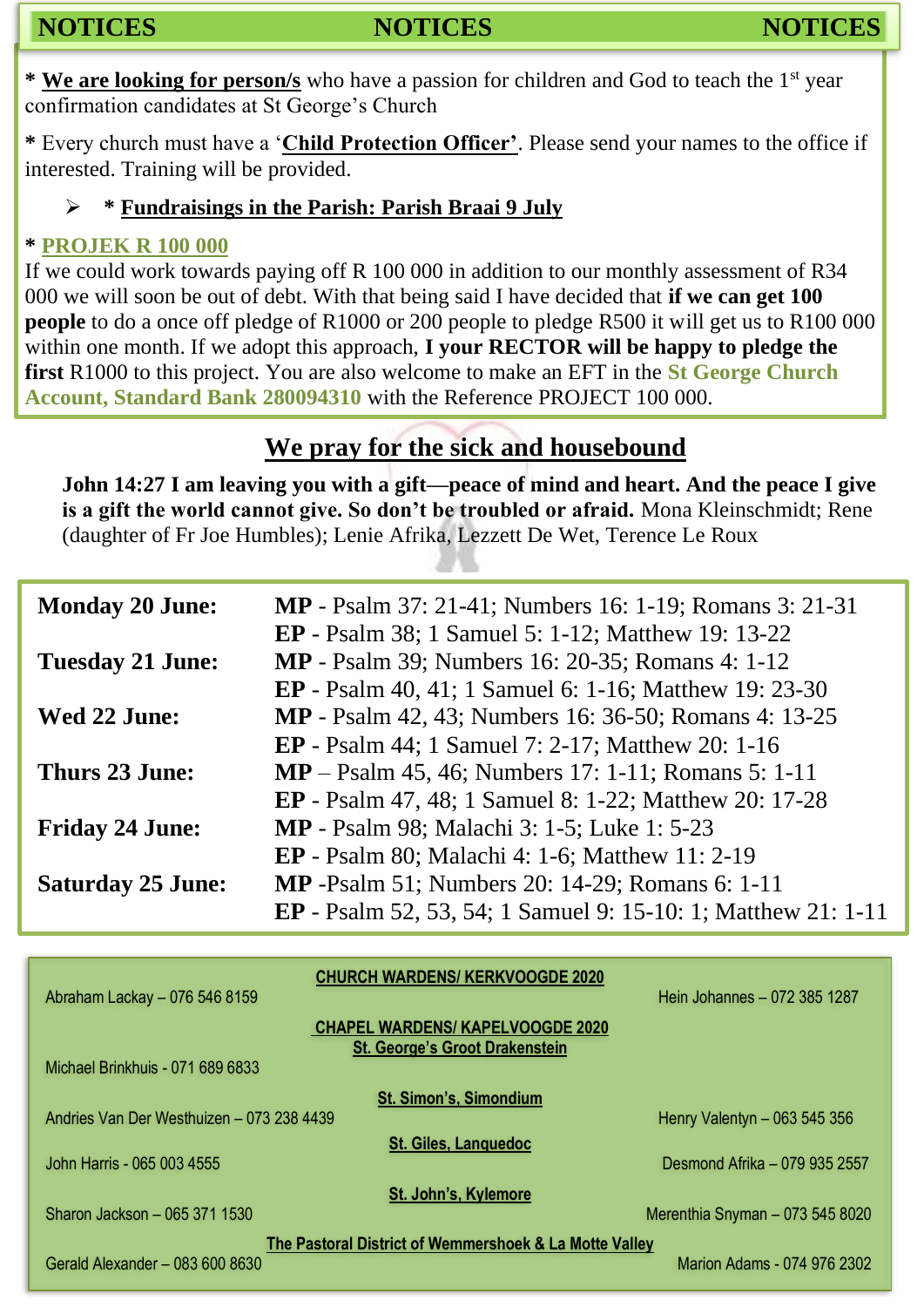# **The Rector's Chat**



Bless Our Fathers Heavenly Father, Today we ask You to bless our earthly fathers for the many times they reflected the love, strength, generosity, wisdom and mercy that You exemplify in Your relationship with us, Your children.

We honor our fathers for putting our needs above their own convenience and comfort;

for teaching us to show courage and determination in the face of adversity; for challenging us to move beyond self-limiting boundaries;

for modeling the qualities that would turn us into responsible, principled, caring adults.

Not all our fathers lived up to these ideals. Give them the grace to acknowledge and learn from their mistakes. Give us the grace to extend to them the same forgiveness that you offer us all. Help us to resist the urge to stay stuck in past bitterness, instead, moving forward with humility and peace of heart.

We ask your blessing on those men who served as father figures in our lives when our biological fathers weren't able to do so. May the love and selflessness they showed us be returned to them in all their relationships, and help them to know that their influence has changed us for the better.

Give new and future fathers the guidance they need to raise happy and holy children, grounded in a love for God and other people and remind these fathers that treating their wives with dignity, compassion and respect is one of the greatest gifts they can give their children.

We pray that our fathers who have passed into the next life have been welcomed into Your loving embrace, and that our family will one be day be reunited in your heavenly kingdom.